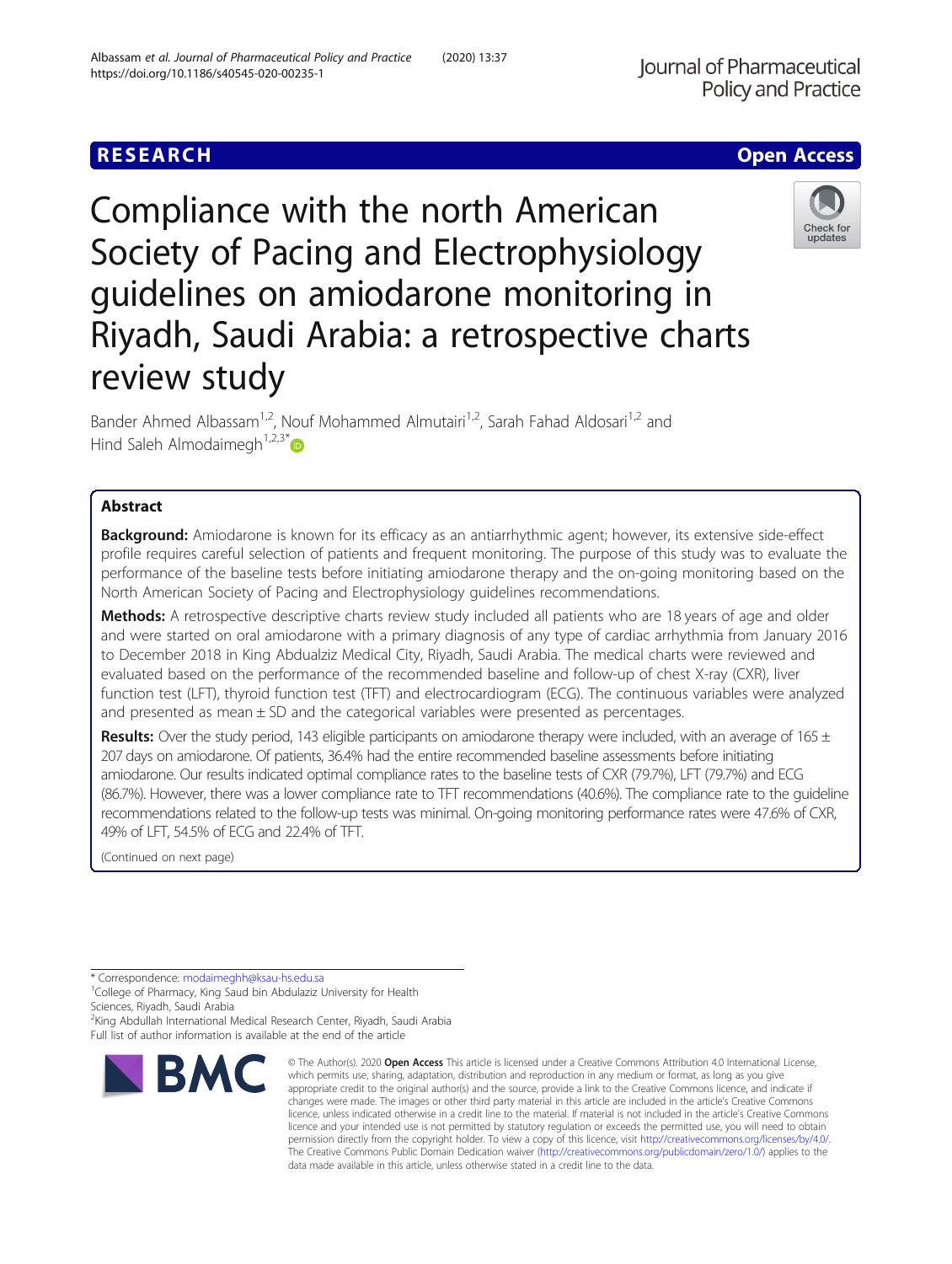# (Continued from previous page)

**Conclusion:** The compliance with the guideline recommendations related to amiodarone baseline assessments was optimal for all the baseline tests, except for TFT. However, the proportion of patients who received all the recommended baseline assessments was minimal. In addition, the performance of on-going monitoring was suboptimal for all the follow-up tests. Improvements could be made by establishing a local protocol for amiodarone monitoring and pharmacists participating in amiodarone therapy assessments.

Keywords: Amiodarone, Monitoring, Baseline, Follow-up, Compliance, Adherence, Guidelines

# Introduction

Amiodarone is one of the most commonly prescribed antiarrhythmic drugs to treat supraventricular and ventricular arrhythmias [[1\]](#page-3-0), as well as controlling atrial fibrillation [\[2](#page-3-0), [3](#page-4-0)]. Despite its proven efficacy, amiodarone is associated with severe and potentially life-threatening adverse drug reactions that require careful monitoring to ensure safety and optimal benefit with the least risk [[4\]](#page-4-0). The adverse effects of amiodarone include organ toxicities of the liver, thyroid gland, lungs and eyes. The incidence of amiodarone-induced toxicity is relatively high in the general population, including thyroid toxicity in 1–22%, hepatic toxicity in 15–50% and pulmonary toxicity in 2–7% [\[5](#page-4-0)]. As a result, several baseline assessments including electrocardiogram (ECG), thyroid function test (TFT), liver function test (LFT), chest X-ray (CXR) and pulmonary function test (PFT) have to be performed before the initiation of amiodarone therapy and frequently monitored to ensure patient safety within the treatment period  $[4, 6, 7]$  $[4, 6, 7]$  $[4, 6, 7]$  $[4, 6, 7]$  $[4, 6, 7]$  $[4, 6, 7]$ . These findings emphasize the importance of following the recommended baseline and follow-up tests when initiating amiodarone therapy.

#### The rational and significance of the study

Current practice at King Abdualziz Medical City (KAMC) regarding baseline assessments and frequent monitoring of amiodarone related toxicity is unknown. In addition, data on the compliance with laboratory monitoring for patient starting amiodarone therapy in Saudi Arabia are lacking and has not been previously reported. The study aims to assess the compliance with the baseline and follow-up tests recommended by the North American Society of Pacing and Electrophysiology (NASPE) guideline for patients started on amiodarone therapy. The NASPE guideline was published in 2000 and updated in 2007 [\[4](#page-4-0)].

# Methods

### Design, setting, participants, and data collection

A retrospective descriptive study that included the patients who received amiodarone therapy with a primary diagnosis of any type of cardiac arrhythmia at KAMC from January 2016 to December 2018. All data were collected from the Best-Care electronic medical records

system. The extracted patients data were demographics (age and gender), past medical history, date of amiodarone initiation, the indication of amiodarone therapy, duration of amiodarone therapy and baseline and followup laboratory tests performances, including CXR, LFT, TFT and ECG. Initially, PFTs were collected, but due to the negligible number of performances, they were not analyzed and reported in the study. Amiodarone monitoring is defined as performing CXR, ECG, any TFTs including free or total T3, free or total T4, or TSH and any LFTs, which include ALT or AST.

#### Exclusion criteria

Excluded participants were patients younger than 18 years of age, patients with a history of abnormal baseline thyroid function (either hypothyroidism or hyperthyroidism), patients with a history of abnormal baseline liver function test defined as a baseline that is three times upper the normal limit  $(3 \times ULN)$  and patients who were prescribed thyroxin. Abnormal thyroid function is classified as either hypothyroidism or hyperthyroidism based on the following normal ranges which are provided in the Best-Care system: TSH of 0.5–6 uU/ml, Free T4 of 0.7–1.9 ng/dl and Free T3 of 230–619 pg/dl. Abnormal baseline liver function is defined as either ALT that is 3 × ULN of 5–55 U/L or AST that is  $3 \times$  ULN of 5-34 U/L.

#### Data interpretation

Participants were considered to have a complete functional amiodarone profile in the study if TSH, LFT, CXR and ECG were all performed before the initiation of amiodarone therapy. The appropriate baseline and follow-up monitoring recommended by the NASPE guidelines are provided in Table [1](#page-2-0).

# Statistical analysis

The included patients medical records were evaluated for the recommended baseline laboratory monitoring before the initiation of amiodarone and further follow-up monitoring based on the NASPE recommendations. Data are presented as patient and test-specific variables that were entered into an Excel sheet and descriptive statistics were applied to determine the proportion of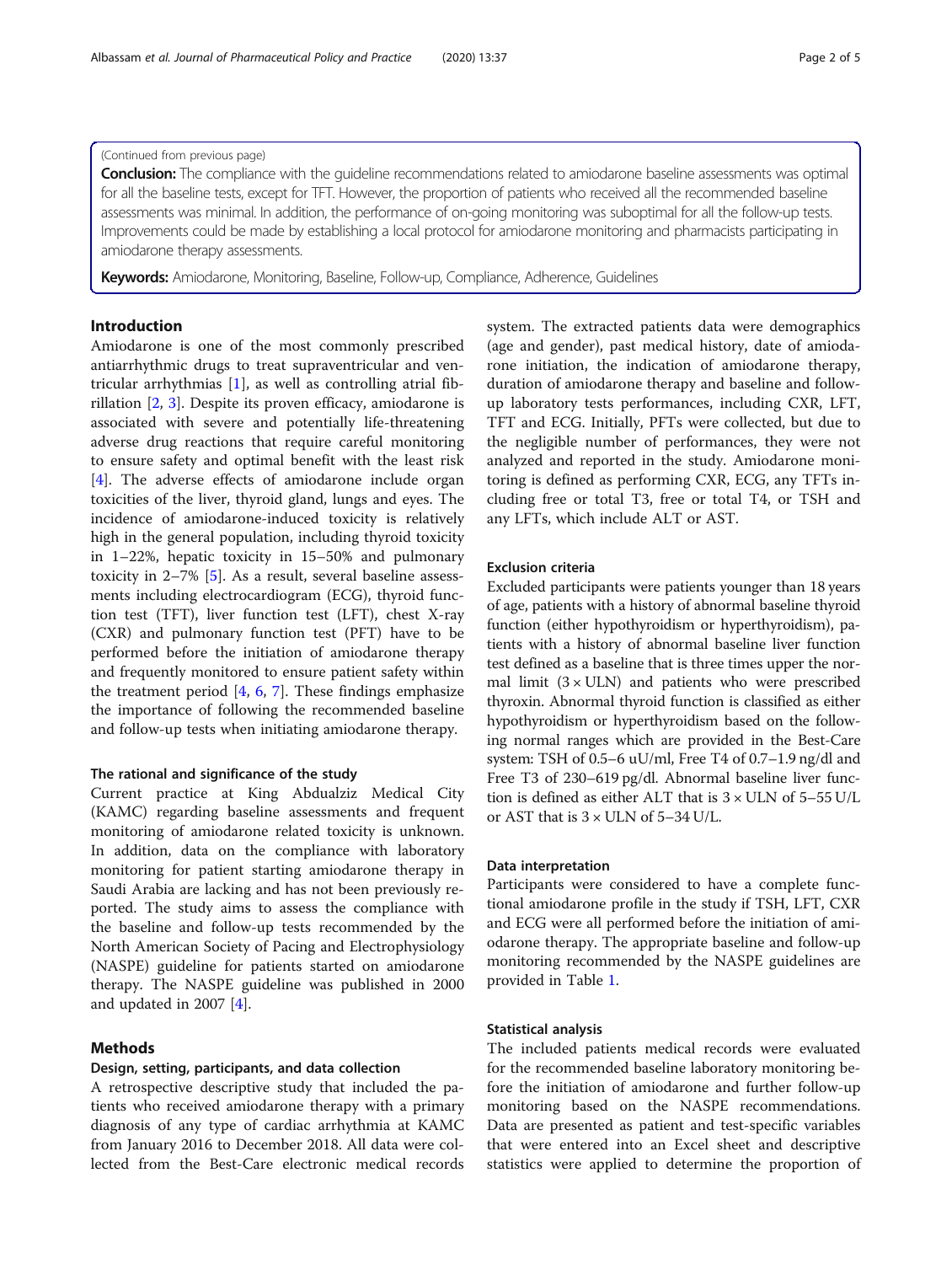the patients who received the appropriate amiodarone baseline testing and follow-up monitoring.

### Results

#### Sample size and participants characteristics

Overall, the study included 143 eligible participants. The mean age of the participants is  $65 \pm 14.68$  years with males representing 60.1%. Further participants characteristics are listed in Table 2 and Table 3.

# Amiodarone indications and length of treatment

Amiodarone was mainly indicated for atrial fibrillation in 108 (75.52%) of participants. Into lesser extents, it was initiated for ventricular tachycardia, atrial flutter, premature ventricular contraction, atrial tachycardia and ventricular fibrillation in 16 (11.20%), 12 (8.40%), 4 (2.80%), 2 (1.40%) and 1 (0.70%) patient(s), respectively. The patients were on amiodarone therapy for an average of  $165 \pm 207$  days.

#### The compliance with the baseline tests recommendations

There were optimal compliance rates to the NASPE recommendations in terms of preforming the baseline monitoring of CXR, LFT and ECG in 114 (79.7%), 114 (79.7%) and 124 (86.7%) patients, respectively. However, baseline assessments of thyroid function were surprisingly suboptimal, as they were only performed to 58

|  |  | Table 2 Demographics of the study's participants |  |  |  |
|--|--|--------------------------------------------------|--|--|--|
|--|--|--------------------------------------------------|--|--|--|

| Demographics      | N(%)      |  |
|-------------------|-----------|--|
| Gender            |           |  |
| Male              | 86 (60.1) |  |
| Female            | 57 (39.9) |  |
| Age Group (Years) |           |  |
| 20 to 35          | 4(2.8)    |  |
| 36 to 50          | 20 (13.9) |  |
| 51 to 65          | 46 (32.2) |  |
| 66 to 80          | 52 (36.4) |  |
| More than 80      | 21(14.7)  |  |

Table 3 Past medical history of the study's participants

| Comorbidity N (%)       |                |
|-------------------------|----------------|
| <b>Hypertension</b>     | Lung disease   |
| 108 (75.5)              | 32 (22.4)      |
| Diabetes mellitus       | Renal disease  |
| 94 (65.7)               | 49 (34.3)      |
| Dyslipidemia            | Liver disorder |
| 48 (33.6)               | 11(7.7)        |
| Myocardial infraction   | Malignancy     |
| 47 (32.9)               | 18 (12.6)      |
| Coronary artery disease | Gout           |
| 89 (62.2)               | 2(1.4)         |
|                         |                |

(40.6%) patients. Overall, only 52 (36.4%) patients received the complete baseline monitoring tests.

# The compliance with the follow-up tests recommendations

The compliance with the guidelines recommendations was low in terms of performing the on-going monitoring examinations. Low performance rates were observed for CXR, LFT and ECG follow-ups in 68 (47.6%), 70 (49%) and 78 (54.5%) patients, respectively. An extremely lower performance rate was for TFT, as it was received by 32 (22.4%) patients only.

#### **Discussion**

This study aimed to assess the compliance rate to the NASPE guidelines recommendations in terms of baseline assessments and follow-up related to amiodarone therapy at KAMC, Riyadh, Saudi Arabia. Locally, similar studies are lacking; raising the necessity for the current study. The compliance was assessed by evaluating the rate of CXR, LFT, TFT and ECG performances at baseline, prior to amiodarone therapy initiation, and as ongoing follow-up. The compliance rate to the baseline of CXR and LFT recommendations in our institution was 79.7%. Among the patients on chronic amiodarone therapy, 86.7% had ECG performed and 40.6% had TFT measured. Distinguishably, TFT baseline is rarely evaluated, which is of concern. Despite thyroid toxicity being one of the most amiodarone reported adverse effects, it appears that there is a lack of awareness in our institution on TFT monitoring importance [[5\]](#page-4-0). Comparing our results to other studies, Lavon et al., (2019) found that 97% of patients were evaluated for thyroid and liver functions prior to amiodarone treatment. Forty-eight percent of the patients performed CXR and all patients (100%) conducted ECG [[8\]](#page-4-0). According to a study performed by Rankin et al., (2017), the recorded adherence was 46% for liver and 28% for thyroid baseline

- Every 12 months

- Every 6 months

- Every 6 months

- When clinically relevant

<span id="page-2-0"></span>Table 1 Appropriate baseline and follow-up monitoring

Monitoring test **Recommendation** CXR - At baseline

LFT - At baseline

TFT - At baseline

ECG - At baseline

recommendations (NASPE) [\[4\]](#page-4-0)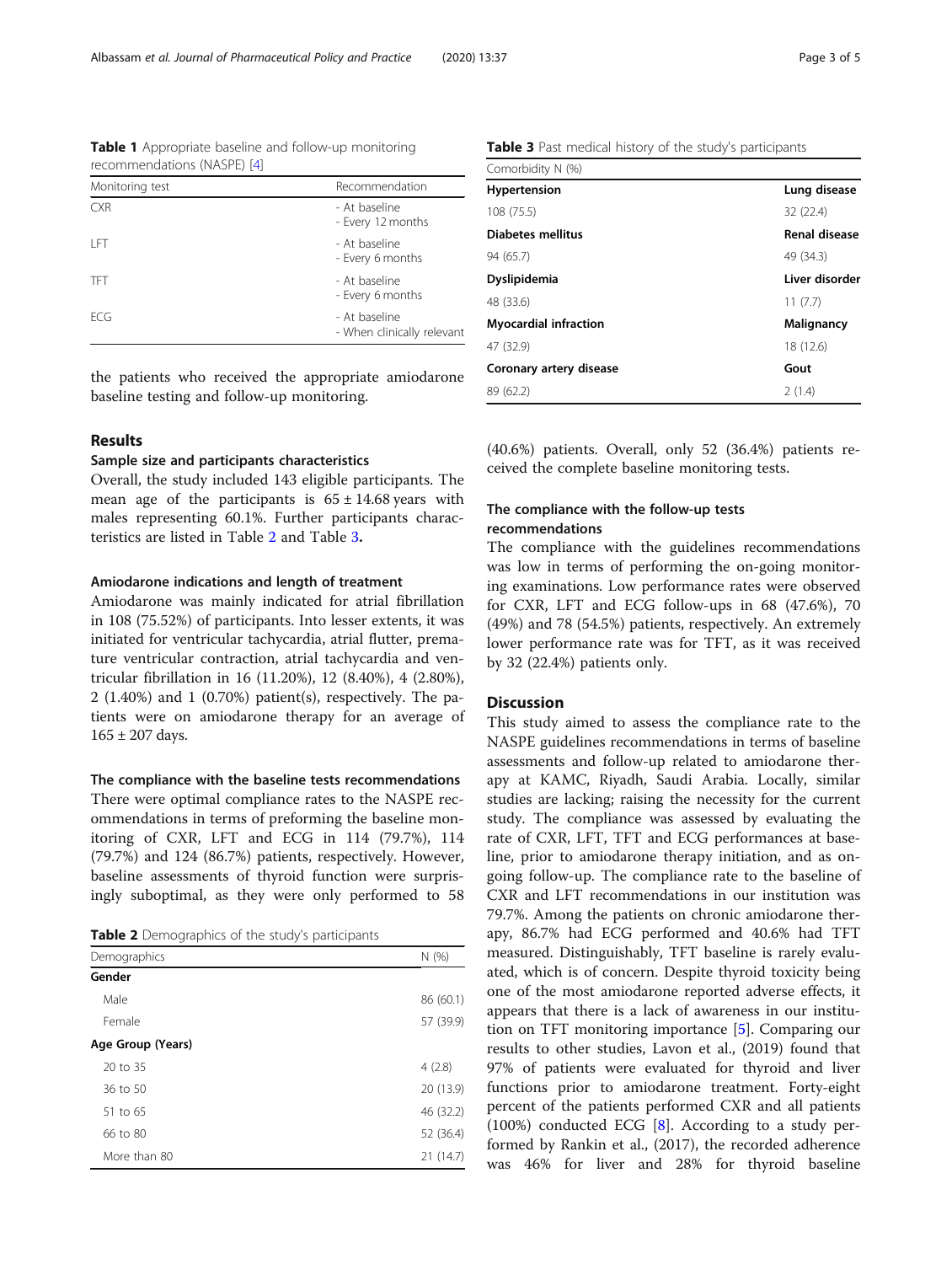<span id="page-3-0"></span>assessments [[9\]](#page-4-0). The current study found a low rate of CXR follow-up (47.6%), which is consistent with a previous publication (50%) [[6\]](#page-4-0). A similar result was found regarding LFT follow-up performance (49%), which is in alliance with multiple previous publications (40.5, 52 and 46%) [[6,](#page-4-0) [7,](#page-4-0) [9\]](#page-4-0). TFT follow-up was conducted for only 22.4% of the patients included in our study, which is of concern, but consistent with several published studies reporting 32, 20, 16.5 and 28% of TFT follow-up performances  $[6, 7, 9, 10]$  $[6, 7, 9, 10]$  $[6, 7, 9, 10]$  $[6, 7, 9, 10]$  $[6, 7, 9, 10]$  $[6, 7, 9, 10]$  $[6, 7, 9, 10]$ . The performance rate of ongoing ECG examination was low (54.5%), but in line with the current literature (55%) [\[8](#page-4-0)]. Overall, the compliance rate to the amiodarone monitoring recommendations was partially low at KAMC. The suboptimal compliance rates to the follow-up recommendations are potentially due to the lack of a written guideline used as a reference standard for amiodarone monitoring practice at KAMC. The local practice of amiodarone monitoring rather based on guidelines that are not physically posted or uploaded in the electronic system, physician expertise and clinical pharmacists interventions. It is noteworthy that the clinical pharmacists at KAMC have a limited role in amiodarone follow-up. Usually, patients undergo follow-up in the outpatient clinics, where clinical pharmacists have limited role in, which might also contribute to the insufficient compliance to the follow-up recommendations. The concern of suboptimal amiodarone monitoring is global. Therefore, multiple studies evaluated the impact of enormously involving pharmacists to overcome the issue. In a cohort study conducted by Samuel G. Johnson et al., (2010), the performance rates of baseline, 6 and 12 months follow-up of ALT were significantly higher (44% vs. 69, 76% vs. 86, and 69% vs. 84%) in the patient group monitored collaboratively by clinical pharmacists, respectively. The performance rates of baseline and 1 year follow-up of ECG were also significantly higher (58% vs. 76 and 75% vs. 89%) in the group monitored collaboratively by pharmacists, respectively. Also, there were significantly fewer amiodarone related adverse events (21 vs. 48) in the group monitored by pharmacists compared to the control group [\[11](#page-4-0)]. Another prospective randomized blinded study achieved 56% of improvements on the adherence to amiodarone monitoring recommendations in the group monitored by pharmacists along with a collaborative team [\[12](#page-4-0)].

# Study's limitations

The limitations of the study include the retrospective nature of the study, performing the study in a single center, the limited sample size and the possibility of overestimating guideline compliance rates as the purpose of some of the performed tests is not certainly intended for amiodarone monitoring.

### Conclusion

The compliance with the NASPE guidelines on amiodarone baseline monitoring of CXR, LFT, and ECG was optimal. However, the recommendation on baseline TFT assessment was minimally adhered. The number of patients who received all the recommended baseline tests was minimal. The study indicated a suboptimal amiodarone follow-up in the local setting. Opportunities to enhance amiodarone monitoring exist. Improvements could be established by implementing a local amiodarone monitoring protocol based on international guidelines. In addition, based on the literature, involving pharmacists in amiodarone monitoring is proven to optimize amiodarone monitoring practice.

#### Abbreviations

NASPE: North American Society of Pacing and Electrophysiology; KAMC: King Abdualziz Medical city; CXR: Chest X-ray; LFT: Liver function test; TFT: Thyroid function test; ECG: Electrocardiogram; PFT: Pulmonary function test; T3: Triiodothyronine; T4: Thyroxine; TSH: Thyroid stimulating hormone; ALT: Alanine aminotransferase; AST: Aspartate aminotransferase; 3  $\times$ ULN: Three times the upper limit of normal

#### Acknowledgments

Grateful acknowledgments are to Alanoud Abdulrhman Alsallum for her participating role in the data collection process and Ahmed Fayiz Alghanim for his role in the data analysis.

#### Authors' contributions

BB drafted and supervised the construction of the manuscript, participated in the data collection, took a part in data interpretation, and critically reviewed the manuscript before submission. NM supervised constructing the research proposal, took a part in planning the methodology, and co-interpreted the data. SD participated in the data collection and co-interpreted the data. HM constructed the idea for the research, planned the methodology, and critically reviewed the manuscript before submission. The author(s) read and approved the final manuscript.

#### Authors' information

BB and NM are pharmacy interns at the College of Pharmacy, King Saud bin Abdulaziz University for Health Sciences, Riyadh, Saudi Arabia. SD is a student at the College of Pharmacy, King Saud bin Abdulaziz University for Health Sciences, Riyadh, Saudi Arabia. HM is the associate dean at the College of Pharmacy-Female Branch, an associate professor at the Pharmacy Practice Department, and a cardiology clinical pharmacy specialist at King Abdualziz Medical city, Riyadh, Saudi Arabia.

#### Competing interests

The authors declare that they have no competing interests.

#### Author details

<sup>1</sup>College of Pharmacy, King Saud bin Abdulaziz University for Health Sciences, Riyadh, Saudi Arabia. <sup>2</sup>King Abdullah International Medical Research Center, Riyadh, Saudi Arabia. <sup>3</sup>Pharmacutical Care Services, King Abdualziz Medical City, Riyadh, Saudi Arabia.

#### Received: 4 December 2019 Accepted: 31 May 2020 Published online: 18 August 2020

#### References

- 1. Khan MH. Oral class III antiarrhythmics: what is new? Curr Opinion Cardiol. 2004;19(1):47–51.
- 2. Kochiadakis GE, Igoumenidis NE, Hamilos MI, Tzerakis PG, Klapsinos NC, Zacharis EA, et al. Long-term maintenance of normal sinus rhythm in patients with current symptomatic atrial fibrillation: amiodarone vs propafenone, both in low doses. Chest. 2004;125(2):377–83.